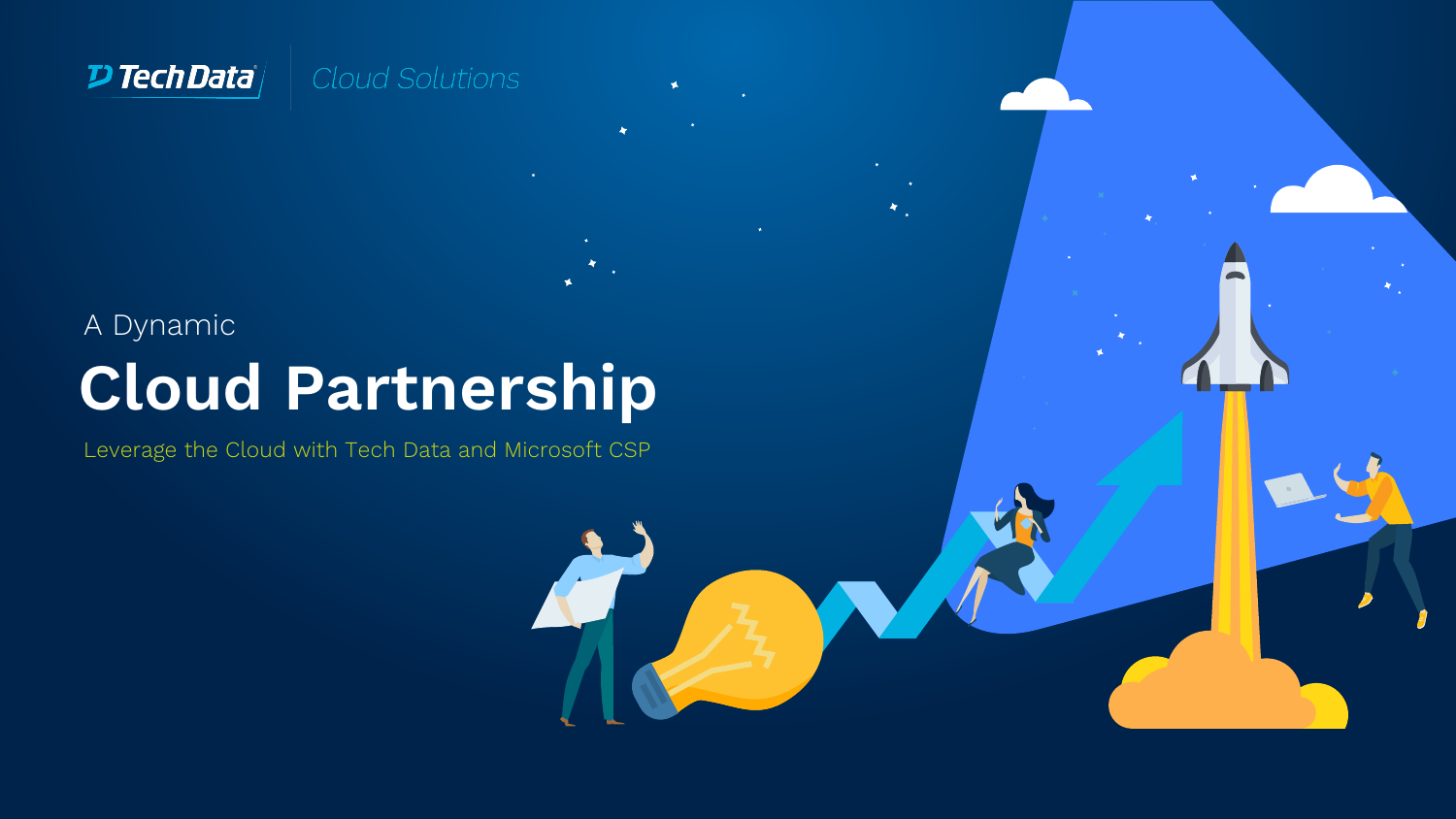

 $\blacktriangleleft$ 

4.



## **Tech Data, Microsoft & You**

The service and expertise of Tech Data.

The global reach, security, flexibility, and trusted reputation of Microsoft.

Read on to learn about the features and benefits of becoming a Microsoft Cloud Solution Provider (CSP) with Tech Data.

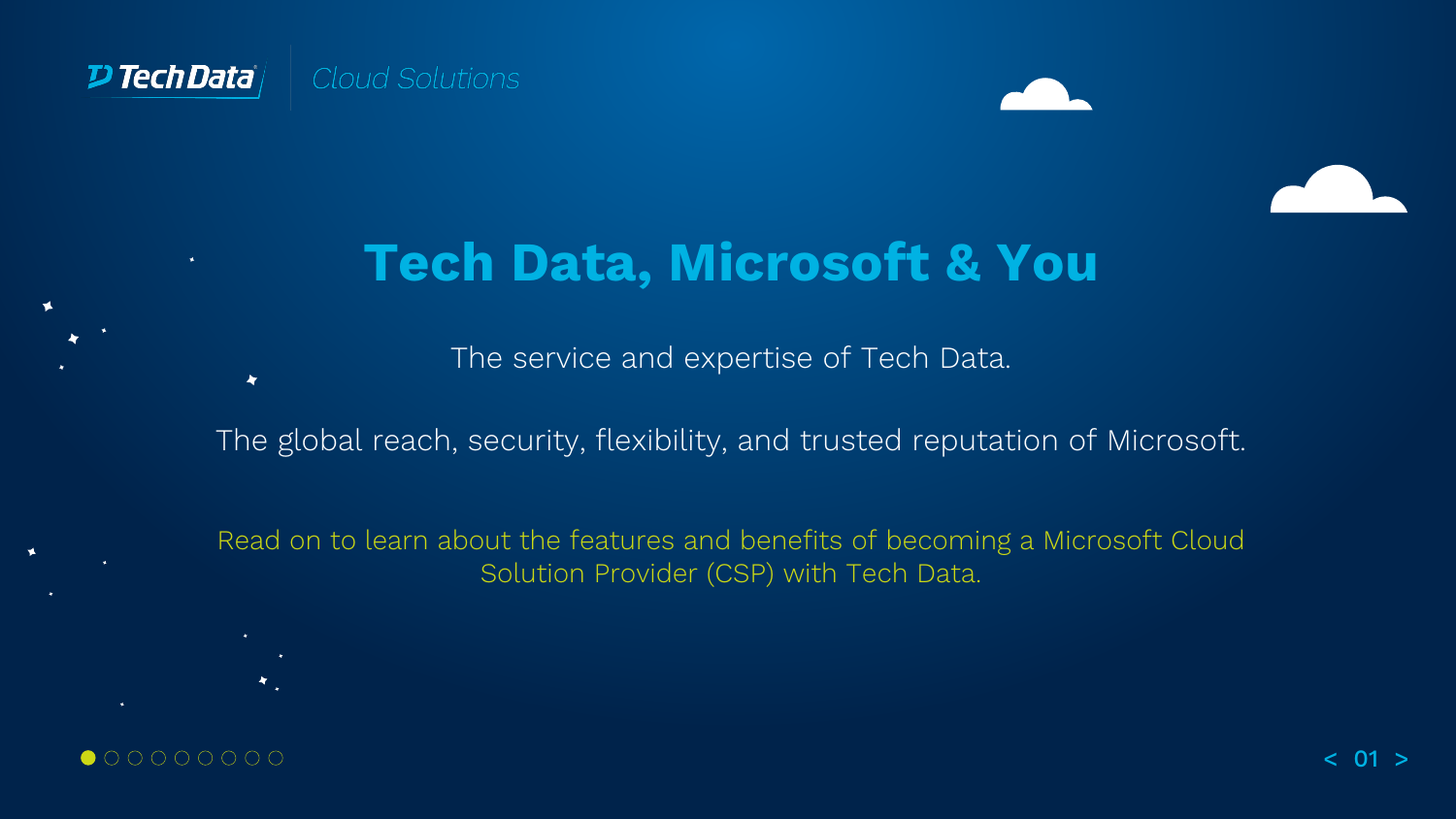

# **Why Microsoft CSP?**









GLOBAL infrastructure for scalable reach.

#### **TRUSTED**

and used by 95% of Fortune 500 companies.

#### **COMPREHENSIVE**

compliance portfolio with more than 90 offerings – the world's largest.

#### FLEXIBLE

with 100-plus end-toend tools for any framework and language.

#### 000000000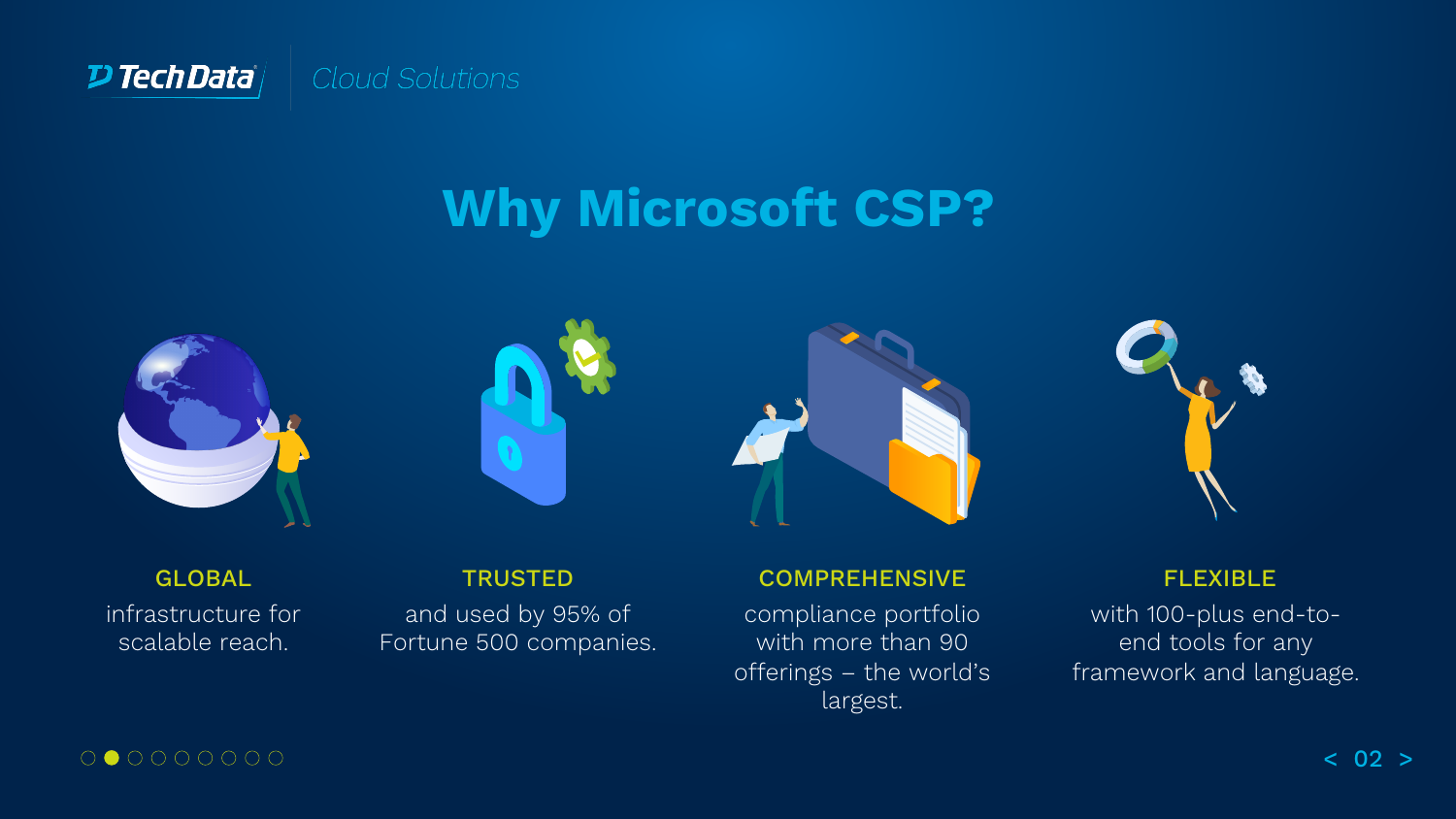

# **Microsoft Enablement Paths**

Through the Microsoft enablement paths, Tech Data helps partners build a successful cloud practice with either Microsoft Azure or Microsoft Modern Workplace. No matter what path you choose, you'll receive one-on-one support, step-by-step guides, and exclusive training designed to drive your practice toward success.



#### Azure Express

Kickstart your Microsoft Azure practice with our online enablement program that offers a simple, step-by-step guide to prepare you to launch your Microsoft Azure practice. This new digital enablement experience allows you to learn how to accelerate your business with Microsoft Azure.

[Learn More](https://www.techdata.com/content/tdcloud/path-azure.html) [Learn More](https://www.techdata.com/content/tdcloud/path-modern-workplace.html#x)



#### Modern Workplace Enablement

Get to your first transaction within 60 days from the start date, by breaking down the Office 365 and Microsoft 365 material into four palatable sprints. It provides you with strategically-selected educational content to streamline the process of education from months to weeks.

 $00 \bullet 000000$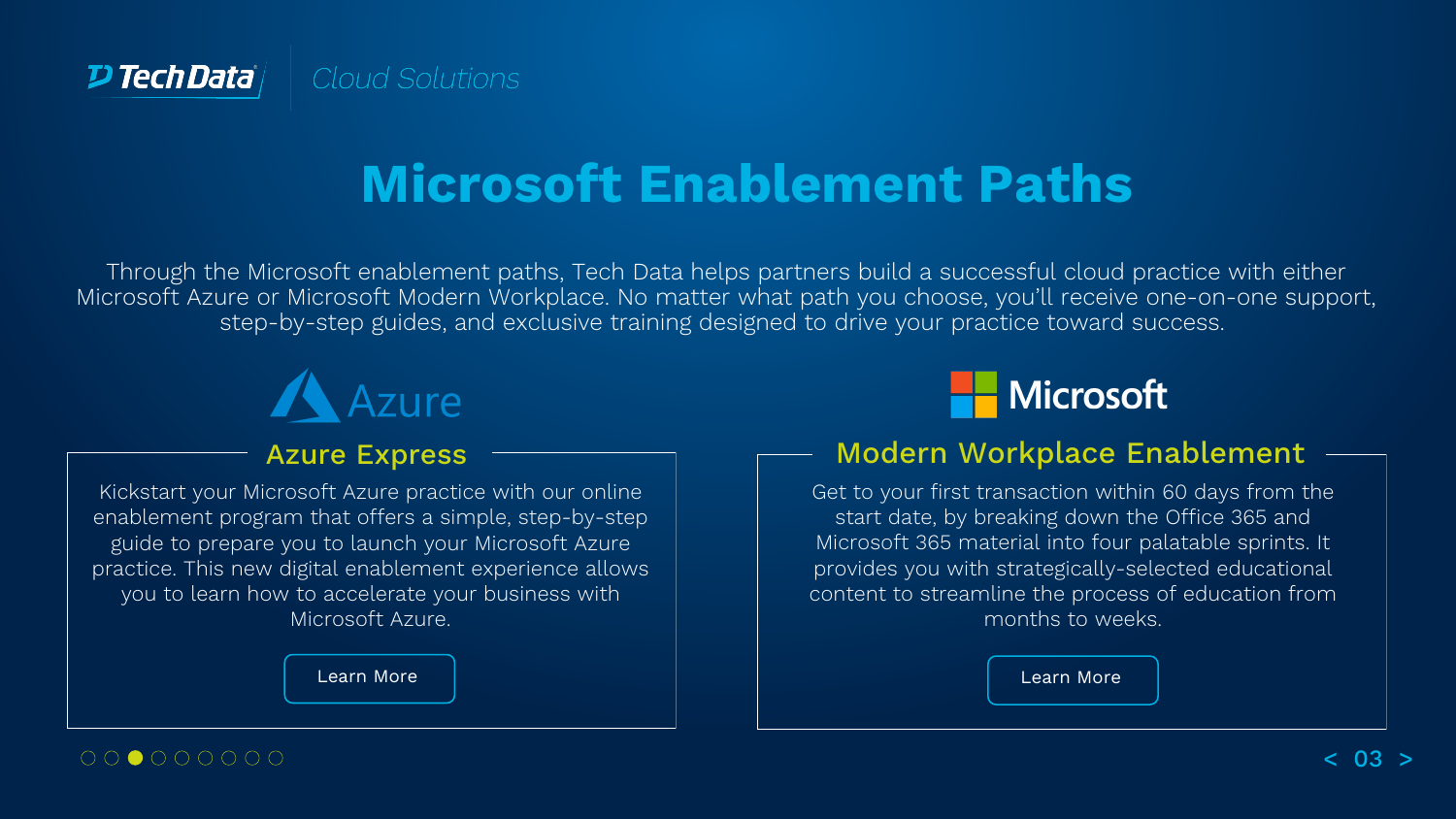

# **Tech Data and the Cloud**

#### **You don't need to do it alone.**

Tech Data's Cloud and Automation team offers the services and tools required to create a custom cloud offering for end-users.

 $\widehat{\left\langle \odot \right\rangle}$ 

 $\frac{1}{\sqrt{2}}\frac{1}{\sqrt{2}}$ 

All solutions are validated, tested, and monitored

Our Click-to-Run Solutions are available as pay-peruse packages through Tech Data's StreamOne Cloud

throughout the entire process by Tech Data.

Marketplace.

| r, | Ē<br>п |  |
|----|--------|--|
|    | Ш      |  |

A proof of concept for a solution is created and scoped to solve for an end user business outcome or challenge.



Best-in-class cloud providers and ISV's are based on how they align with high-demand workloads and security standards.



Engineers design and pre-configure each solution and aggregate licensing, third-party components, and services.

|--|

 $000000000$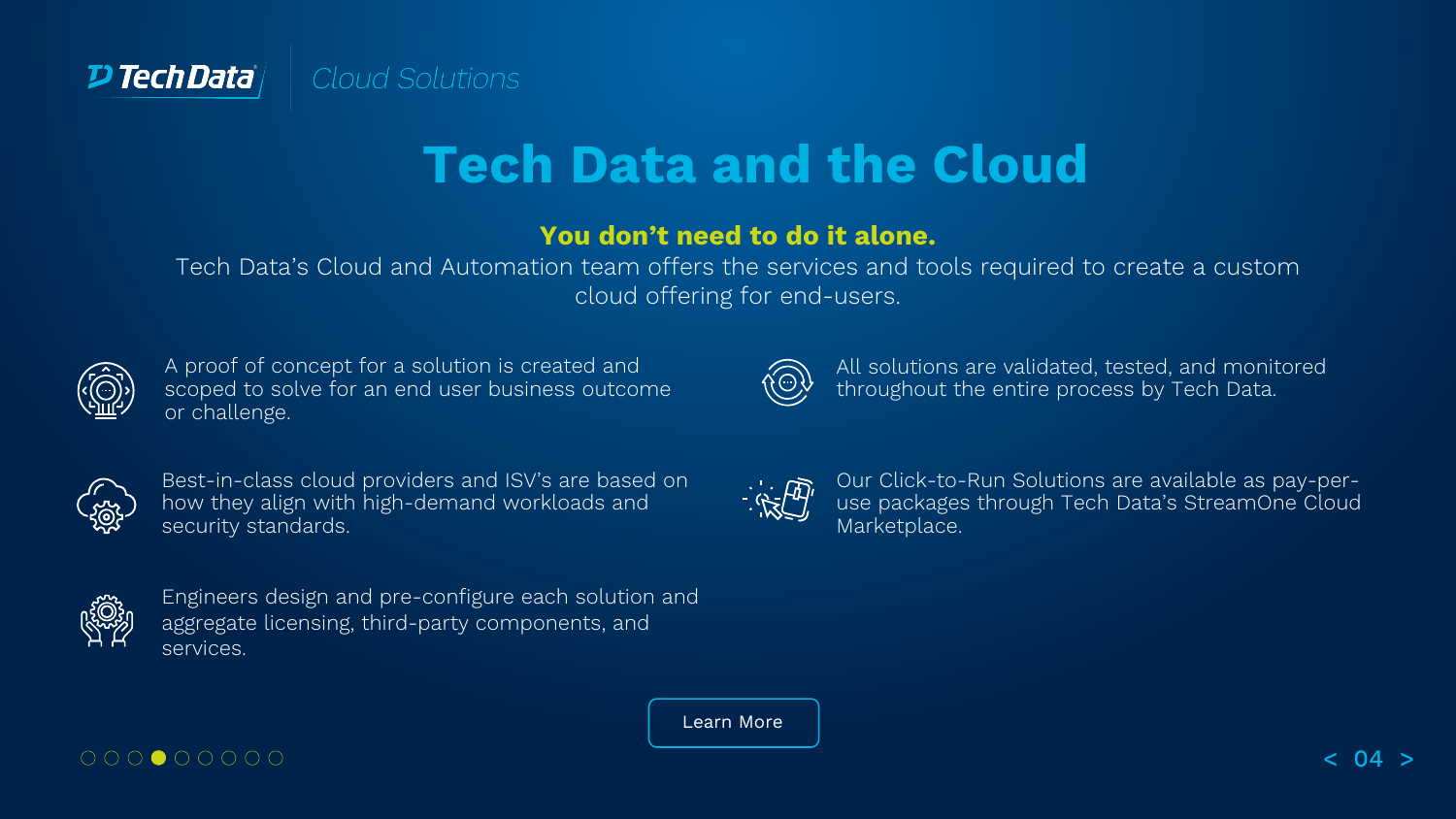# **Where to Start: Cloud Practice Builder**

Is your end-user ready to start a new cloud practice using Microsoft products? Seeking to grow an existing company through cloud-based services? Not sure what's next?

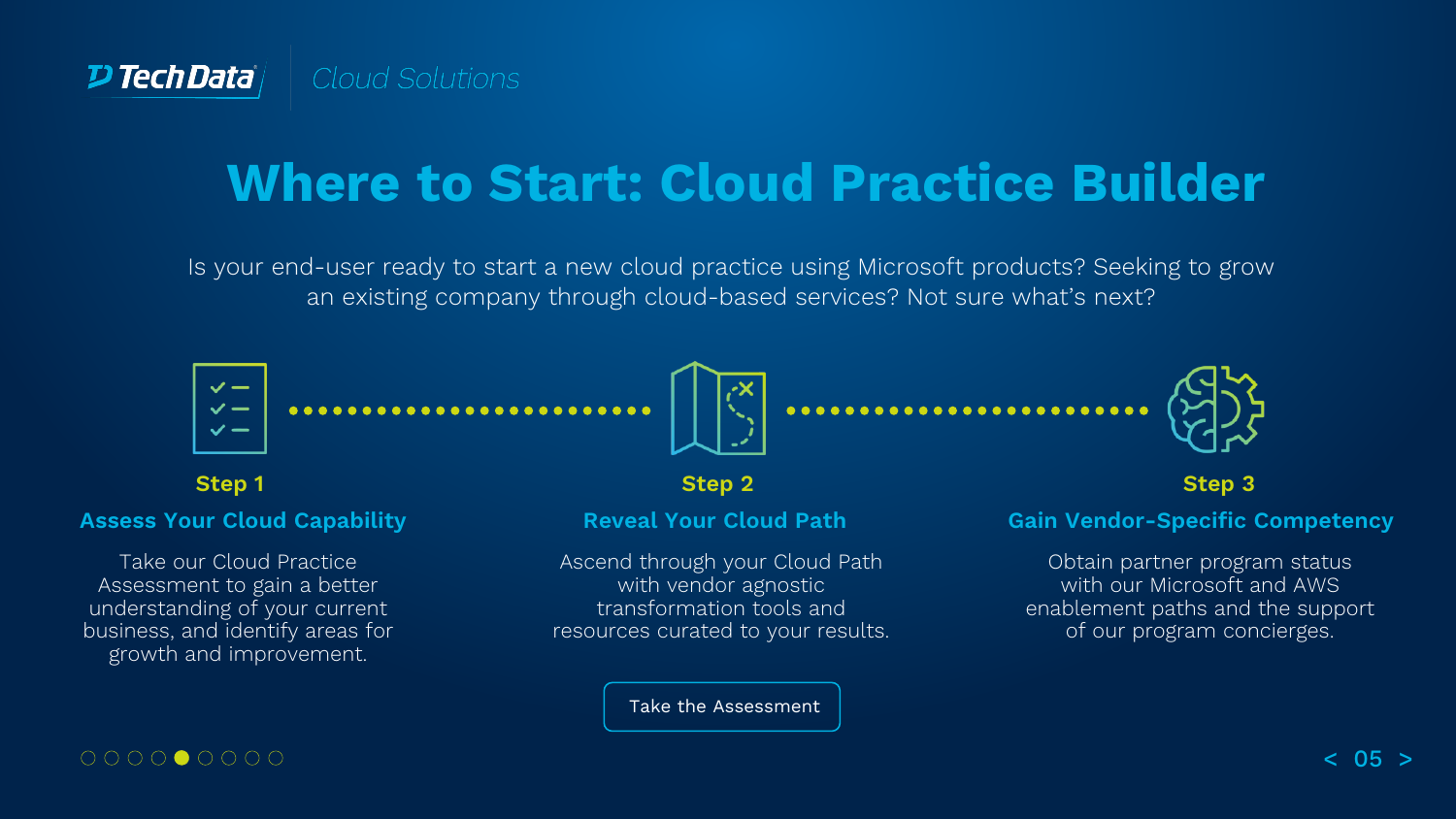

# **Power Your Cloud with Tech Data**



#### **StreamOne Platform**

Leverage Tech Data's StreamOne platform to create a customer experience that matches your business model. Seamlessly connect all cloud services for easier provisioning, billing, and management.



#### **Click-to-Run Solutions**

Through our preconfigured Click-To-Run Solutions, we remove complexity to increase your agility and speed to market. Here are just a few Click-to-Runs available: Azure Backup and Disaster Recovery, Red Hat Open Shift on Azure, NetApp Cloud Volumes ONTAP on Azure.



#### **Hybrid Strategies**

Tech Data empowers channel resellers to build or scale their cloud practice by providing a continuum of public, private, and hybrid cloud offerings. More than 87% of cloud users employ hybrid strategies, and Tech Data's cloud team helps you develop a hybrid technology stack that fits your needs.

[Learn More](https://www.techdata.com/content/tdcloud/hybrid-cloud.html)

[Learn More](http://www.techdata.com/content/tdcloud/cloud-power.html)

[Learn More](http://www.techdata.com/content/tdcloud/solutions.html)

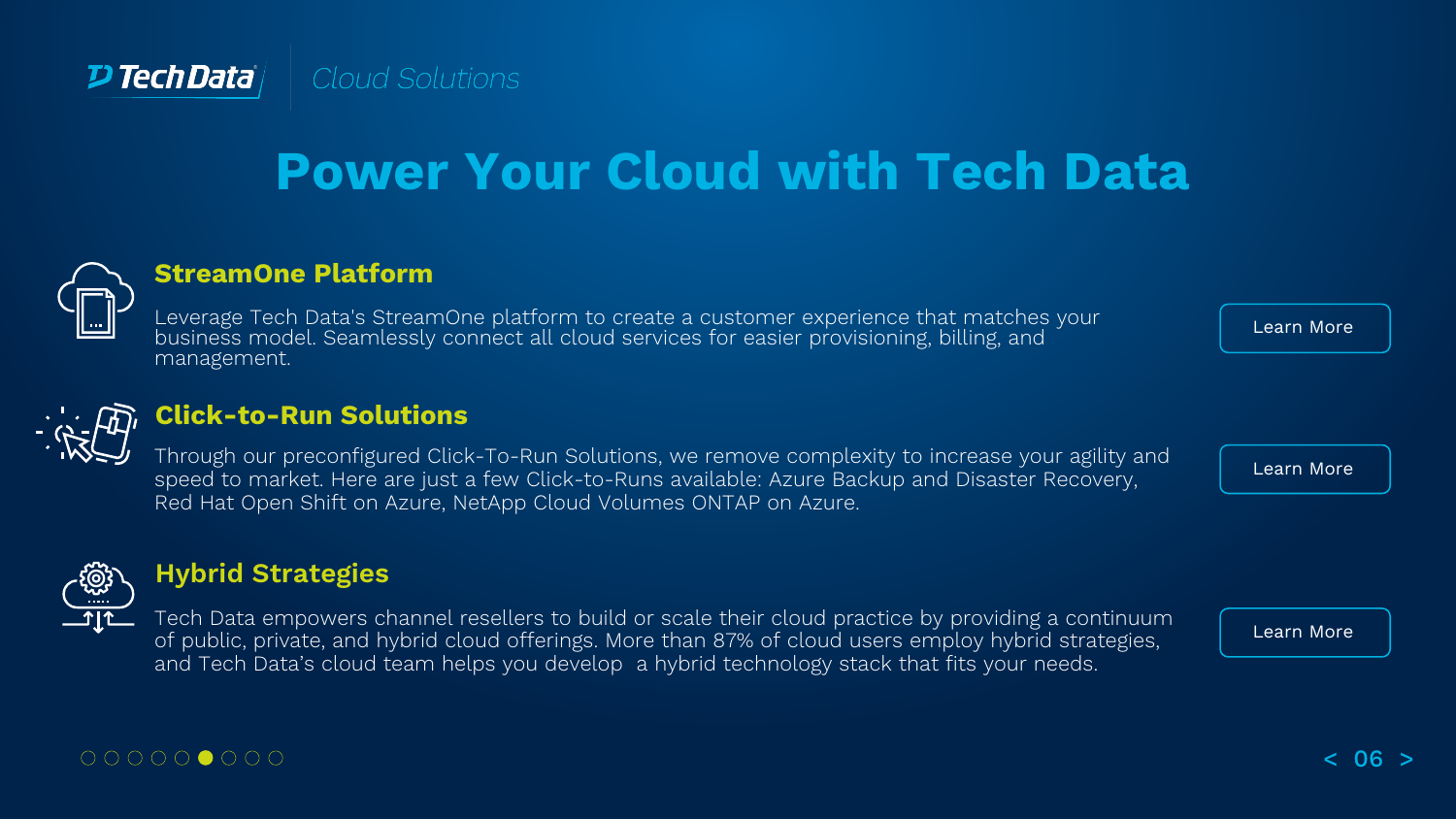### **Tech Data's Microsoft Accelerator Path: M-STEP**

A **Three-Week Plan** to Transform a Cloud Business



[Get Started](https://www.techdata.com/content/tdcloud/path-m-step.html)

####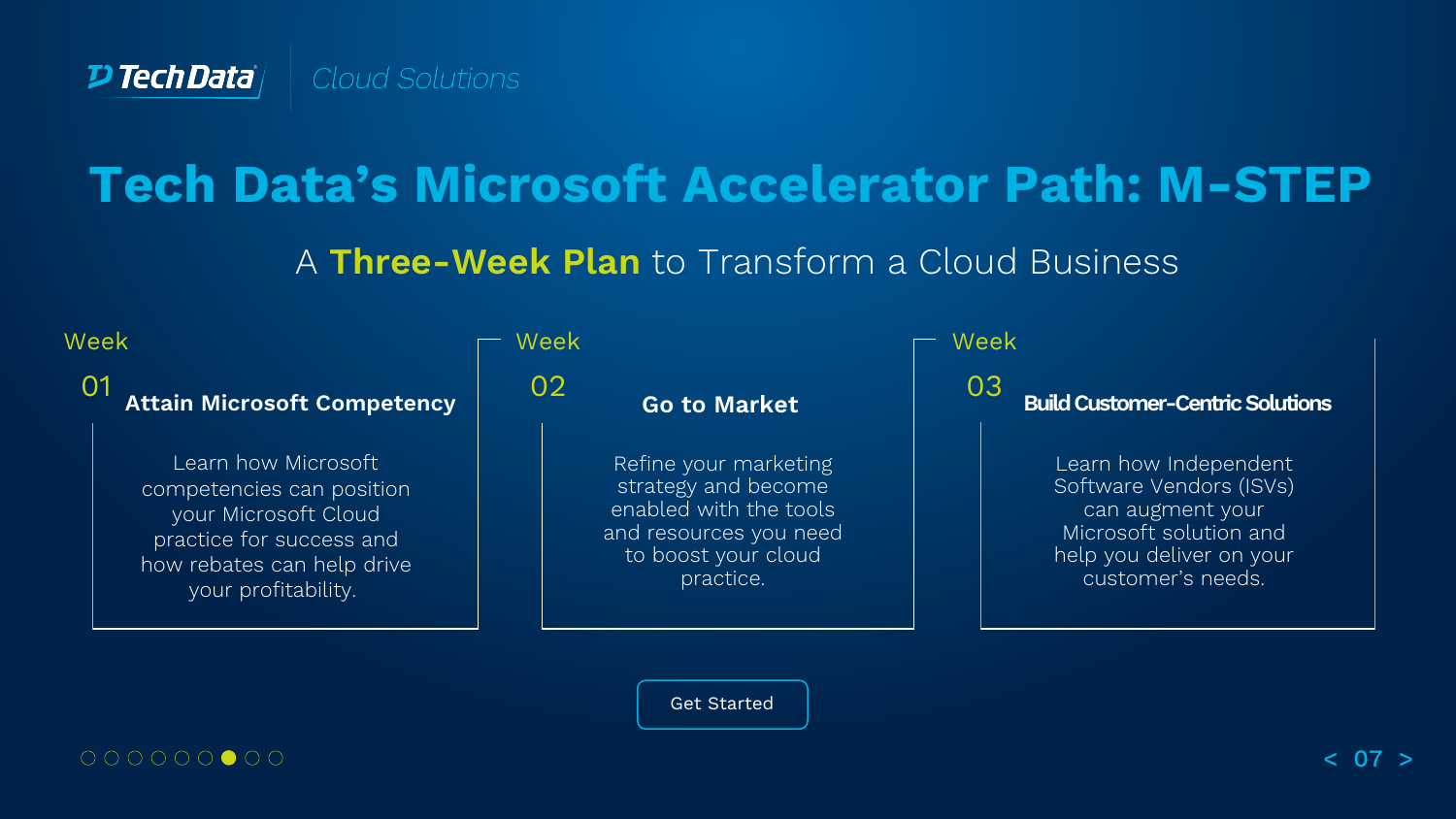

**Reseller Connect Marketing Portal**

Save time and reach more end-users through pre-built, ready-to-use, co-brandable, integrated digital marketing campaigns for Microsoft solutions like Azure, Dynamics 365, and Office 365.

Demonstrate thought leadership through lead-generating content that guides customers using a marketing campaign built around Microsoft products.

**Learn how to reach your marketing goals with Tech Data's Reseller Connect Marketing Portal.** 

[Watch the Video](https://embed.vidyard.com/share/HV9v2SKyZJbanRQBb93K26)  $\parallel$  [Register Now](http://resellerconnect.zift123.com/?zPage=Basic-Support-Reg-Form-a88c47e0)  $0000000000$ < 08 >